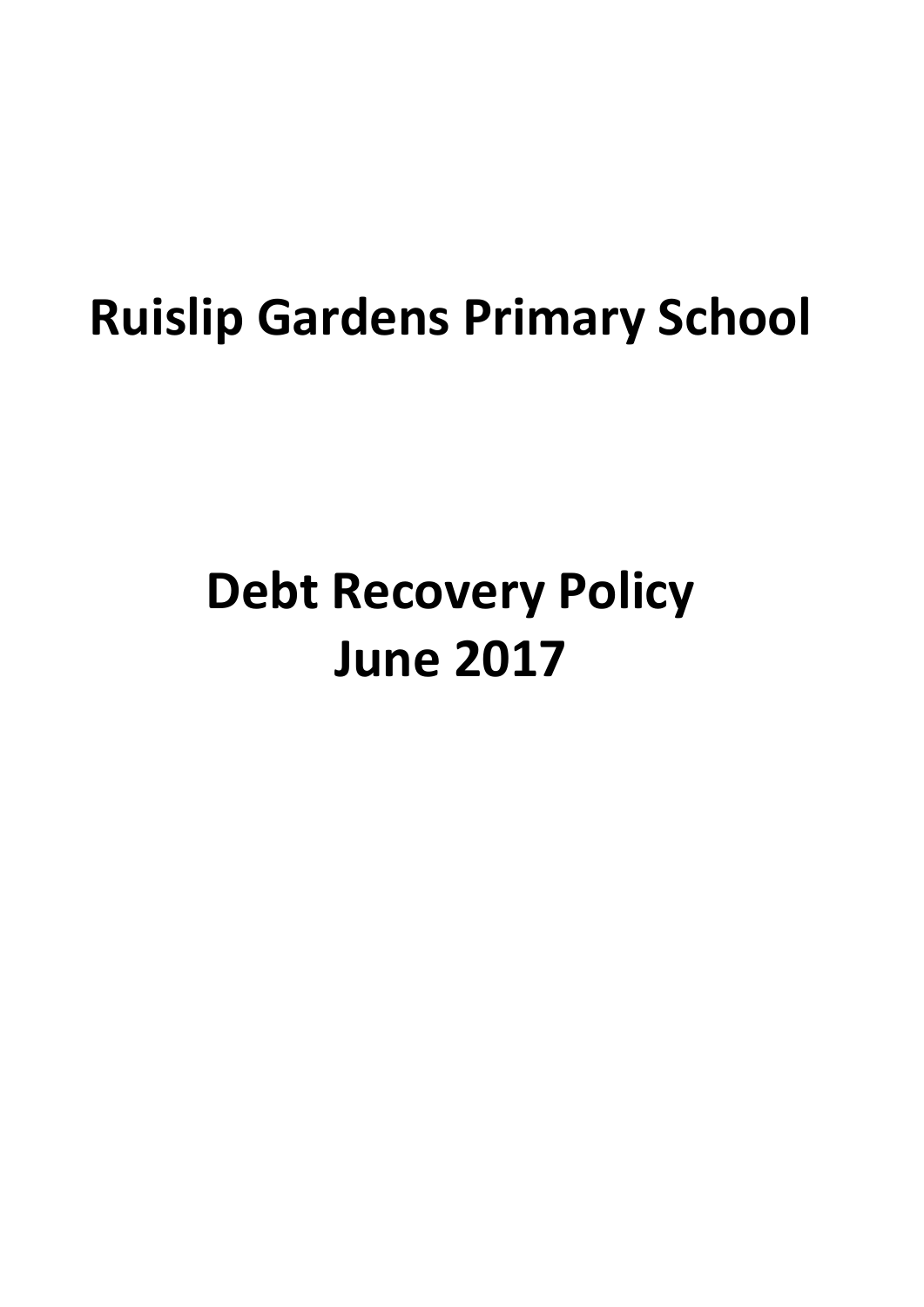# **1. General requirements**

The school will take all reasonable measures to vigorously collect debts as part of its management of public funds. A debt will be written off only after all reasonable measures (commensurate with the size and nature of the debt) have been taken to recover it.

The school's debt recovery policy will observe the relevant financial regulations and guidance set out in the Scheme for Financing Schools and any other legal requirements. In particular:

 the Governing Body will not write-off any debt belonging to the school which exceeds £250.

Any sums above £250 will be referred to the Head of Finance, Planning Environment Education and Community Services for approval for write-off.

- a formal record of any debts written off will be maintained and this will be retained for 7 years (the form of this record is specified below).
- the school may take the decision to take legal action to recover debts, but will refer any debts which it has not been able to collect to the Governing Body for their attention and further consideration.
- the school will NOT write-off any debt belonging to the Local Authority or another party, e.g. debts for school meals. If in doubt as to the appropriate action to collect any such debts the school will seek advice promptly from officers of the Local Authority.

In general payment for all goods and services supplied by the School should be collected in advance or 'at the point of sale'.

The procedures to secure the collection of all debts are outlined in paragraphs 4 to 6 and should be followed by all School staff.

#### **2. Acceptable 'credit period'**

The Governing Body have determined the length of time they deem to be an acceptable 'credit settlement period' before the debt recovery procedures are applied. This varies between different income generating activities; for example;

- School Meals 4 day debt recovery period which includes a stipulation that where a debt reaches £15 a packed lunch must be provided for the child and no further meals may be taken at school until such time as the debt is settled.
- Trips and activities non payment day after end date which is one month prior to the date of the trip, where possible in the school calendar
- School lettings Paid on receipt of invoice

The Governors may have stipulated a maximum settlement period for school lettings in a separate 'Lettings policy'. However, in order to ensure a consistent approach and demonstrate transparency, the 'acceptable' period for each activity should be stipulated in this policy.

Debt recovery procedures should be applied in accordance with item 4 of this policy.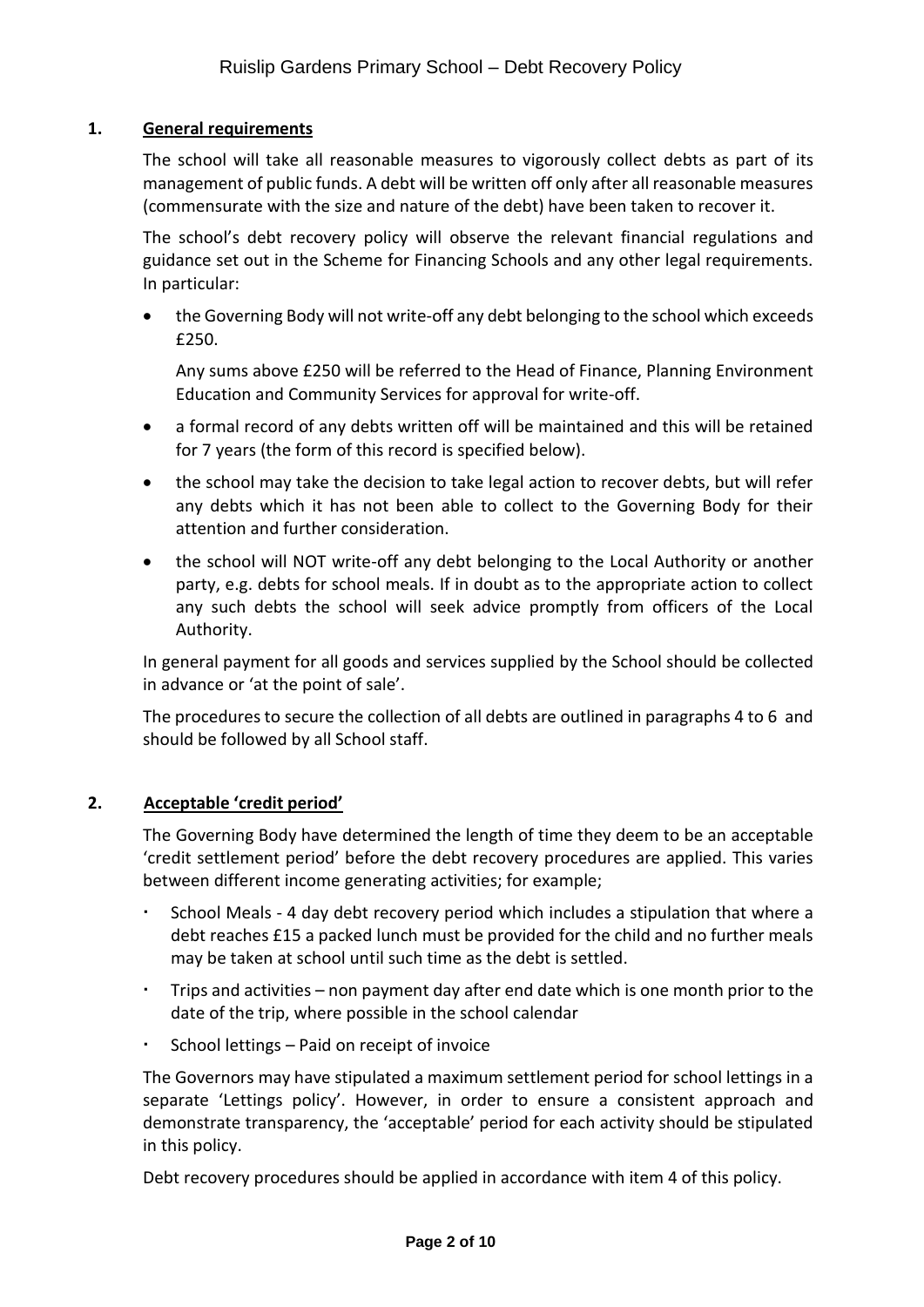# **3. Reporting of outstanding debt levels**

The Head teacher and Business Manager will ensure that the level of outstanding debt is regularly monitored.

Suitable records will be maintained to detail individual debts and the total value of debt to the school in order that it can be determined at any time and reported to the Head Teacher and Resource Committee who report to the full Governing Body.

The Head Teacher will review the level of outstanding debts every term to determine whether this level is acceptable and whether action to recover debts is effective.

(*Monitoring of outstanding debts may be differentiated by type, e.g. if school meal debts prove more of a problem than those for lettings of premises then the frequency and degree of monitoring should reflect this*).

#### **4. Debt Recovery Procedures : Lunch Debt**

Parents and Carers are expected to keep their child's lunch account in credit and therefore all lunches taken will be paid for in advance. However, where a parent has forgotten to top up their child's account the following will apply.

(a) **Day 1** - Lunches in Debt £2.20: Text Message to parent via ParentPay:

"URGENT REMINDER to immediately settle the <balance /> lunch debt for your child <consumerforename /><consumersurname /> Class : <class /> as at <date />. Headteacher RGPS.

(b) **Day 2** - Lunches in Debt £4.40: Text Message to parent via ParentPay:

Where a lunch account remains in debt on the morning of Day 2 the school will phone the parent/carer to remind them of the outstanding balance and to request that a packed lunch be brought to the school for their child and that the outstanding balance is settled before the child can continue to have a school meal.

Where a packed lunch is not brought to the school a packed lunch will be provided by the school and charged to the child's ParentPay account.

(c) **Day 3**- Lunches remain in Debt £4.40: Letter to parent via ParentPay

Where a lunch account remains in debt on the morning of Day 3 the school will phone the parent/carer again to remind them of the outstanding balance to make clear that the school will not be providing lunch on that day and that a packed lunch must be brought to the school for their child and that the outstanding balance is settled before the child can continue to have a school meal. During the call the parent will be made aware that in the event of failure to either settle the account or to provide a packed lunch that day the child's case will be referred to the Inclusion Leader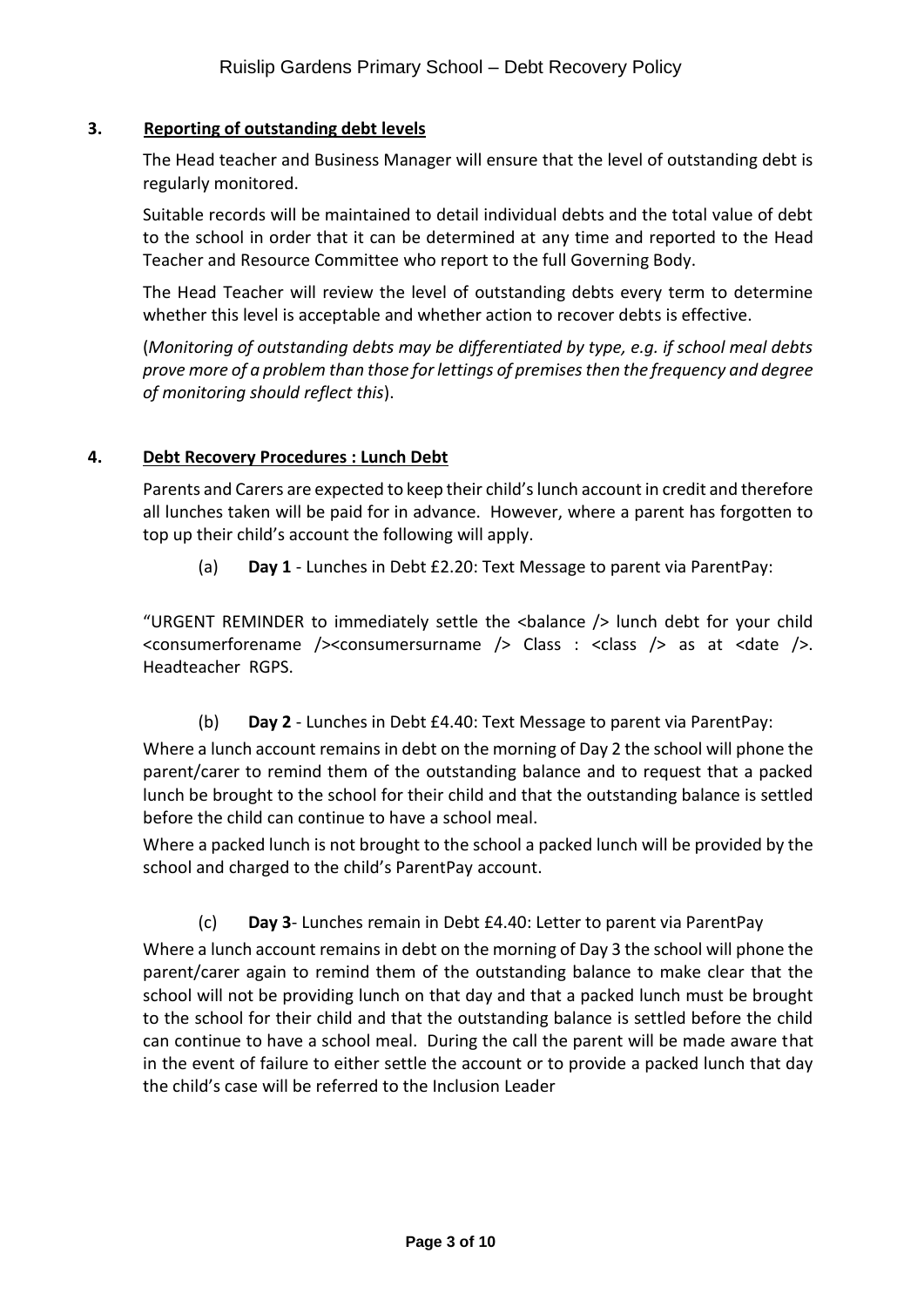Letter to be sent via ParentPay:

"child <consumerforename/> <consumersurname/> Class: <class/> at <date/>

I am writing following our telephone conversation today in which you were reminded of the need to keep your child's lunch account in credit. During the call it was made clear to you that your child's lunch account is in debt to the total of <balance/>.

You were reminded of the need to clear this balance immediately and it was made clear to you that you are expected to provide a packed lunch for your child today, and until such time as the debt is cleared. Payment details are at the foot of this letter.

Failure to clear the debt and failure to provide your child with a packed lunch today and thereafter, where required, will be reported to our Inclusion Leader which could ultimately result in the matter being dealt with as a child protection concern.

Failure to settle the outstanding debt will result in the matter being referred to the Governing Body for their consideration and attention.

We remind you that it is the school's policy that all school lunches are paid for in advance and that the account remains in credit.

Non-payment for school meals affects the quality of service we are able to offer to the children therefore we need to ensure that all accounts are up-to-date. Once the debt is cleared please ensure the account remains in credit.

If you have any queries regarding these arrears or if you have difficulty making payment please contact the school office to discuss this further.

Yours sincerely Headteacher RGPS

Payment Details:

**Please arrange for this to be paid immediately </b>/>/b> by using ParentPay, our** secure online payment system. You can use the login previously provided. Please visit www.parentpay.com

Your username and password are: <b>User Name <loginname/>Password <password/></b>"

(d) **Day 4** – Phone call home by the Business Manager or delegate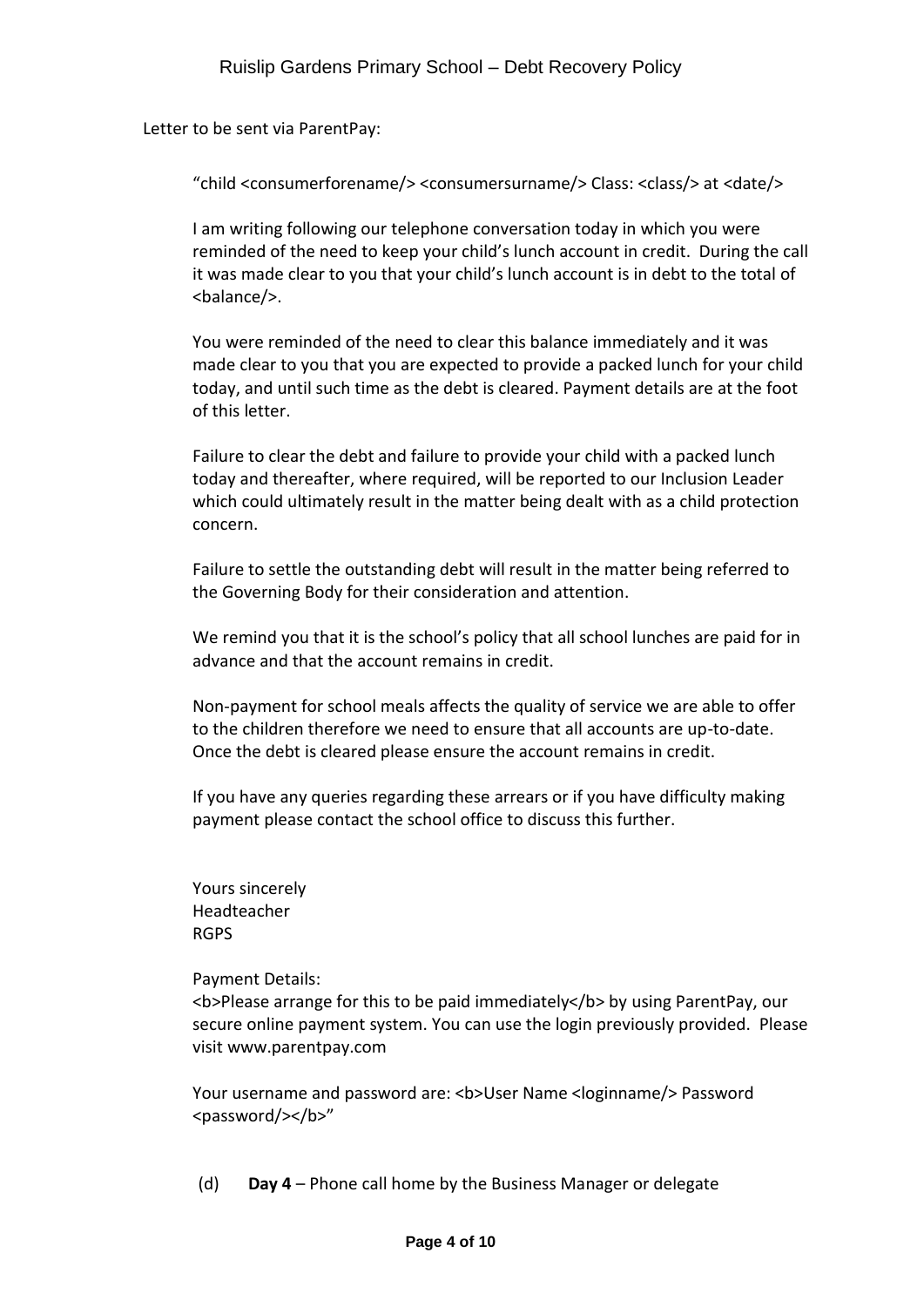"I am calling about your child's lunch debt following the letter sent to you yesterday. I can confirm that, in line with our Debt Recovery Policy your case is now being referred to the Governing Body/Inclusion Leader for their attention and consideration."

# **5. Debt Recovery Procedures : Trips and Activities**

For school trips and other correspondence with parents, etc. the balance must be settled in line with the advertised payment close date for the trip/activity. Where possible and where the school calendar allows, this will be 1 calendar month prior to the date of the trip/activity. No child will be refused the chance to participate in the trip/activity where a payment has not been made but the Debt Recovery Policy, outlined below and in line with point 4 above will be invoked after the payment close date.

**Day 1** – Payment not received:- :Email using ParentPay the Gentle Payment Reminder as below:-

(a)

<miscontactname/> <consumeraddress/>

Dear <miscontactname/>

<b>Pupil: <consumerforename/> <consumersurname/> Class: <class/></b>

Our records show we have not received a voluntary contribution for the following payment item in ParentPay <service/>; this item is in relation to a trip/activity in which you have agreed for your child to participate.

You can make payment by using ParentPay, our secure online payment system. Your username and password are:

<b>User Name <loginname/> Password <password/></b>

Unfortunately the educational <service/> visit may have to be cancelled if parental contributions do not fully cover the costs of the visit.

No child will be refused the chance to participate in the trip/activity where a payment has not been made. If you have any queries regarding the visit or if you have difficulty making payments, please contact the school office to discuss this further.

Yours sincerely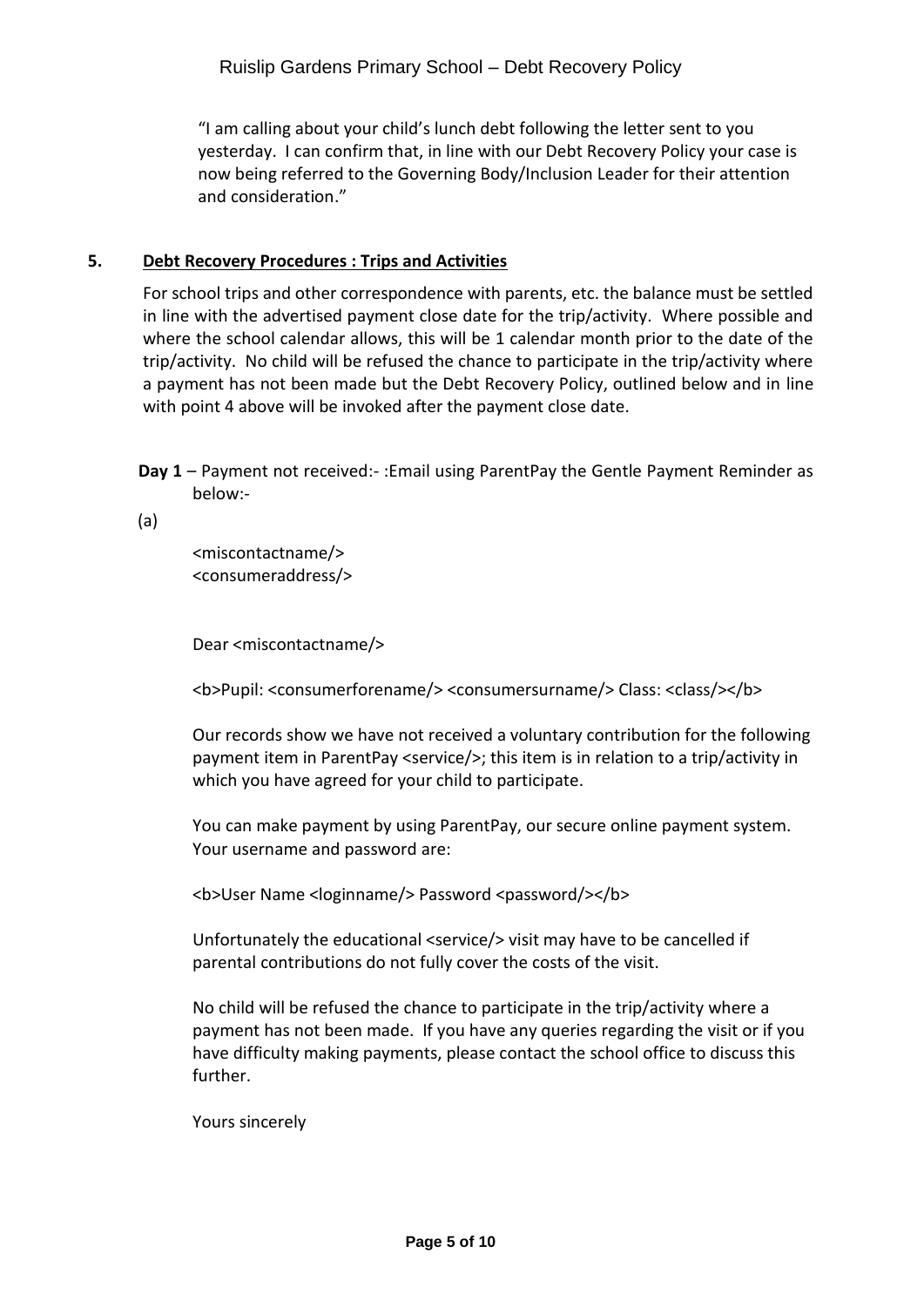Headteacher Ruislip Gardens Primary School

*(b)* **Day 2** – Payment not received:- : Text parent via ParentPay to remind them of the need to make a payment to settle the outstanding debt:

"URGENT REMINDER to immediately settle the  $\langle$ balance  $\rangle$ > for a trip/activity in which your child <consumerforename />
<consumersurname />
Class : <class />  $\geq$ will participate. Headteacher RGPS.

(c)

**Day 3** – Payment Item still unpaid, send Final Debt Reminder letter via ParentPay:

<b>FINAL DEBT REMINDER</b>

The school sent an email on the <date> and a text on <date> to chase payment of your account for <consumerforename/> <consumersurname/>.

Our records show that we still have not received a voluntary contribution for the following payment item in ParentPay <service/>; this item is in relation to a trip/activity in which you have agreed for your child to participate.

You can make payment by using ParentPay, our secure online payment system. Your username and password are:

<b>User Name <loginname/> Password <password/></b>

Unfortunately the educational <service/> visit may have to be cancelled if parental contributions do not fully cover the costs of the visit.

The school follows the Governing Body's Debt Recovery Policy and cannot allow parents to accumulate debts as this has to be paid from the school budget which should be spent on your child's education.

Failure to respond or bring your account up to date will result in the debt being referred to the school's Governing Body for further consideration and attention. The school and governors may also decide to add any additional costs incurred recovering this debt from you.

We reiterate that no child will be refused the chance to participate in the trip/activity where a payment has not been made. If you have any queries regarding the visit or if you have difficulty making payments, please contact the school office to discuss this further.

(d) **Day 4** – Phone call home by the Finance Officer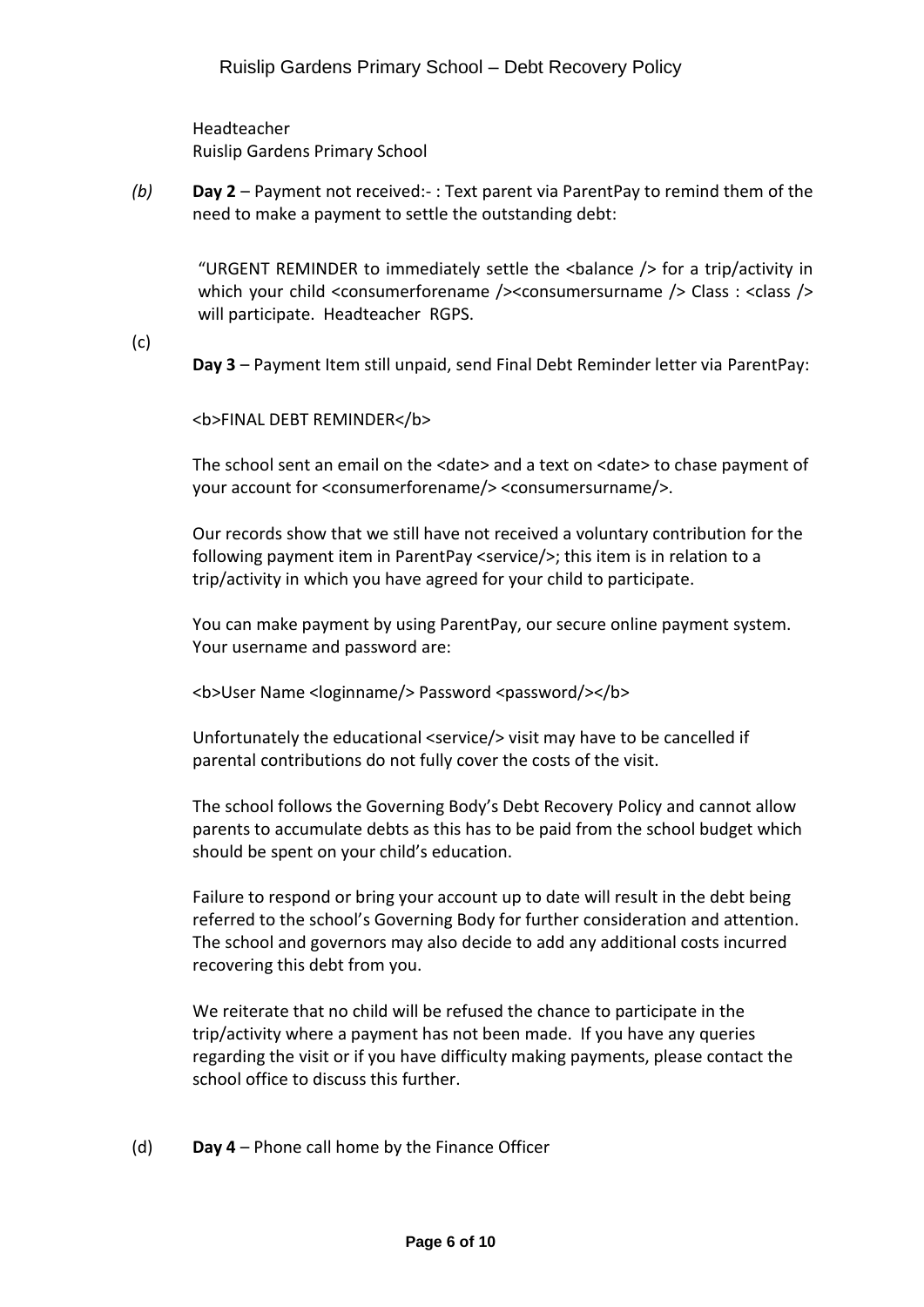"I am calling about your child's oustanding debt of <value> for the <activity>. I am phoning to remind you that the due date for this payment has now passed and the debt must be settled in line with our debt policy. I can take immediate payment from you now over the telephone if that would make things easier for you …I must make clear to you that in the event of your debt remaining unpaid we will have to raise this as a concern to the Governing Body at our next Resources Committee Meeting."

# **6. Debt Recovery Procedures : Letting**

For Lettings an invoice should be issued for the full amount and if payment is not forthcoming the process detailed below should be applied.

- (a) Four weeks prior to the booking raise an invoice and send to the hirer stating clearly payment due by date.
- (b) Three weeks prior to the booking telephone the hirer and remind them they must pay in full by the end of the week or their booking will be cancelled.
- (c) If payment not received cancel booking in writing.

# **6.1 Details of all reminders, whether verbal or in writing, should be maintained. Where a letter is issued, a copy must be retained either electronically or on file.**

Should a debt need to be taken beyond two reminder letters, formal written evidence may have to be produced.

It is therefore important that at least one, but preferably two, written reminders are sent.

#### **6.2** *Initial 'overdue payment' reminder*

An initial reminder may be informal and can be made either in person (when a parent/guardian comes to collect/drop off the child), or by telephone.

The date of the initial reminder should be recorded.

#### **6.3** *First 'overdue payment' reminder letter*

A formal reminder letter should be issued as detailed above.

*If action is to proceed further, it is necessary to prove that all reasonable attempts have been made to recover the debt, and that these attempts have been made in a timely manner, i.e. at the time that the debt first became overdue*.

The date of the initial reminder should be recorded.

#### **6.4** *Second 'overdue payment' reminder*

A second reminder will be issued as detailed above.

The date of the initial reminder should be recorded.

#### **6.5 Failure to respond to reminders / settle a debt**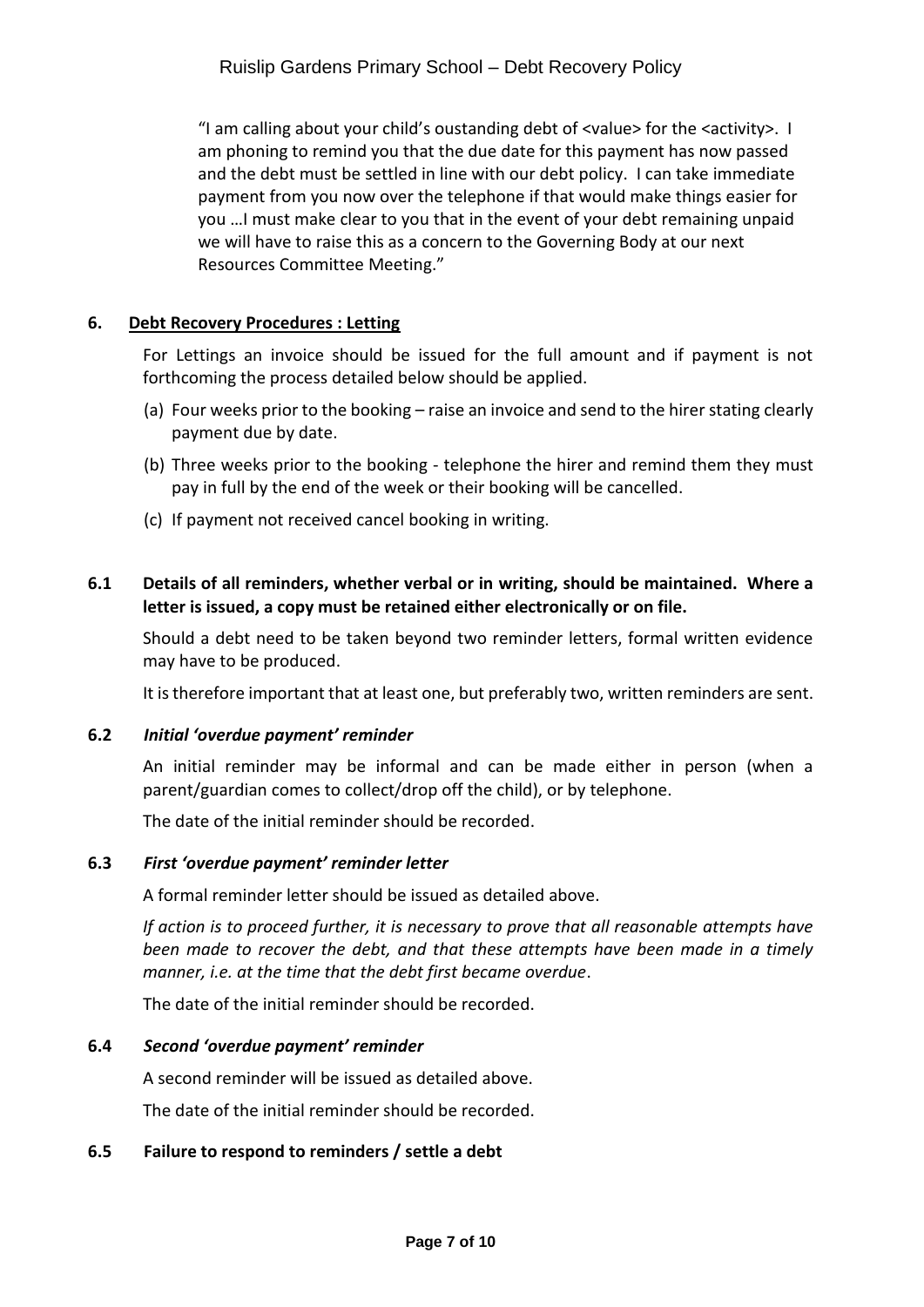If after the above reminders a response or payment is not received, a letter will be sent to the debtor advising them that the matter will be referred to the school's Governing Body for further consideration and attention.

At the discretion of the Headteacher and Resource Committee the debtor may be advised that they will be required to pay in advance for all future supplies or the supply will no longer be available to them.

This decision and its basis will be recorded and reported to the Governing Body by the Resource Committee.

# **7. Negotiation of repayment terms**

Debtors are expected to settle the amount owed by a single payment as soon as possible after receiving the first 'overdue payment' reminder. However, if people are unable to pay, the school may reduce or cancel a debt in certain circumstances or agree to a deferred payment date. A sensitive approach to debt recovery will be carried out, taking the following factors into account.

- Hardship where paying the debt would cause financial hardship.
- Ill health where our recovery action might cause further ill health.
- Time where the debt is so large compared to the person's income that it would take an unreasonable length of time to pay it all off.
- Cost where the value of the debt is less than the cost of recovering it.
- Multiple debts where someone owes more than one debt to the school. In this situation an attempt to agree one repayment plan to include all debts will be established.

Debtors are expected to settle the amount owed by a single payment as soon as possible after receiving the first 'overdue payment' reminder. If a debtor requests for 'repayment terms' these may be negotiated at the discretion of the Headteacher/Business Manager and reported to the Resource Committee.

A record of all such agreements entered into will be retained. In all cases, a letter will be issued to the debtor confirming the agreed terms for repayment.

The settlement period should be the shortest that is judged reasonable.

The Headteacher and Resource Committee will decide whether any debtor who has been granted extended settlement terms will not be offered any further 'credit' and will, in future, be required to pay in advance.

This decision and its basis will be recorded and reported to the Governing Body by the Resource Committee.

#### **8. Costs of debt recovery**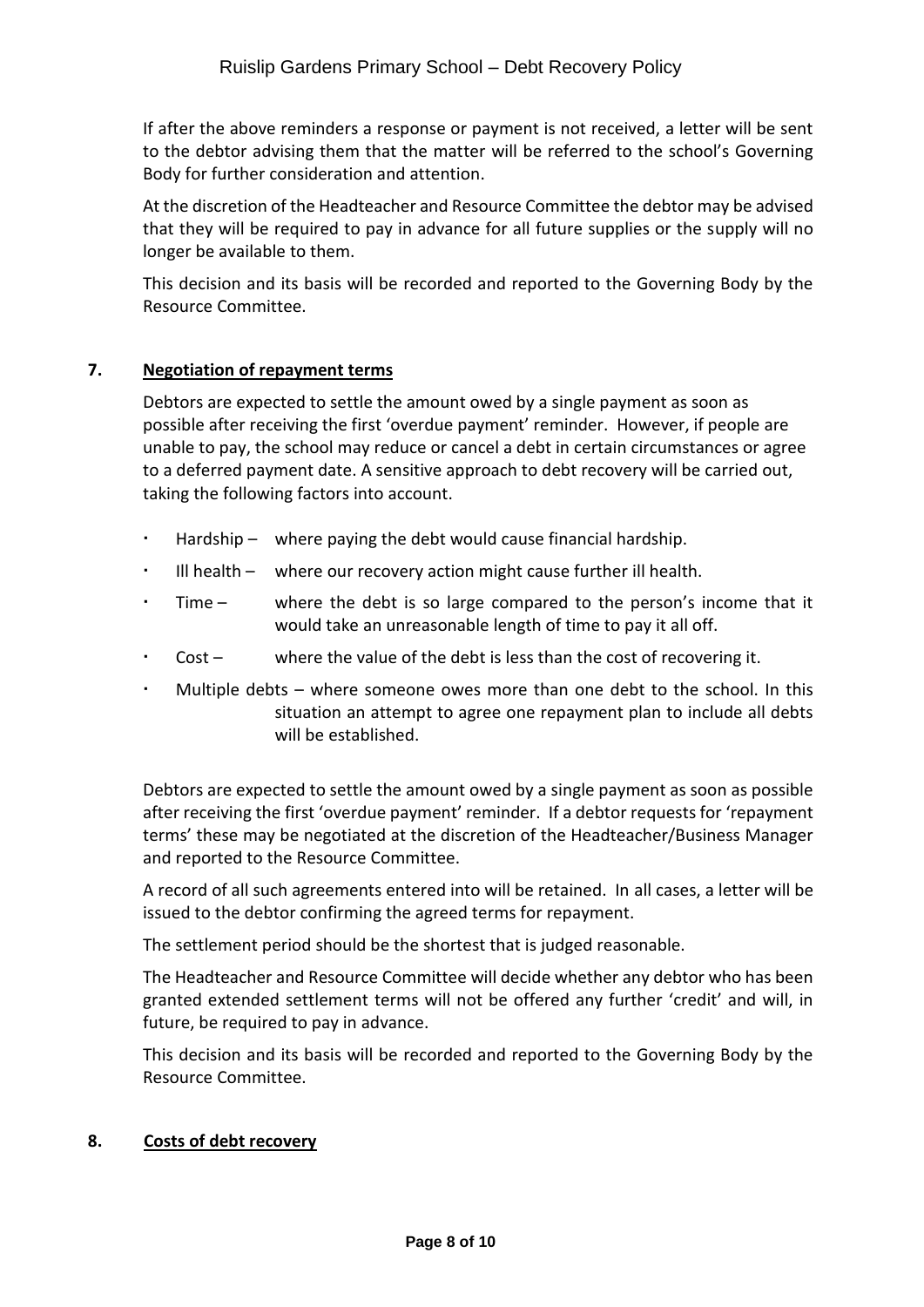Where the school incurs material additional costs in recovering a debt then the Headteacher and Resource Committee will decide whether to seek to recover such costs from the debtor.

The debtor will be formally advised in writing that they will be required to pay the additional costs incurred by the school in recovering the debt.

This decision and its basis will be recorded and reported to the Governing Body by the Resource Committee.

# **9. Bad debts**

This debt recovery policy should be cross-referenced to the Scheme for Financing Schools.

Write-off of any debt requires the written approval of the Resource Committee up to £ 50 and then to the Governing Body up to a maximum of £250.

Sums above £ 250 should be approved by the Head of Finance, Planning Environment Education and Community Services.

A record of the write-off, the reason for it, and the approval for it, will be retained for 7 years, **Appendix A**

#### **10. Policy Review**

This policy will be reviewed and approved annually by the Resource Committee and reported to the Full Governing Body.